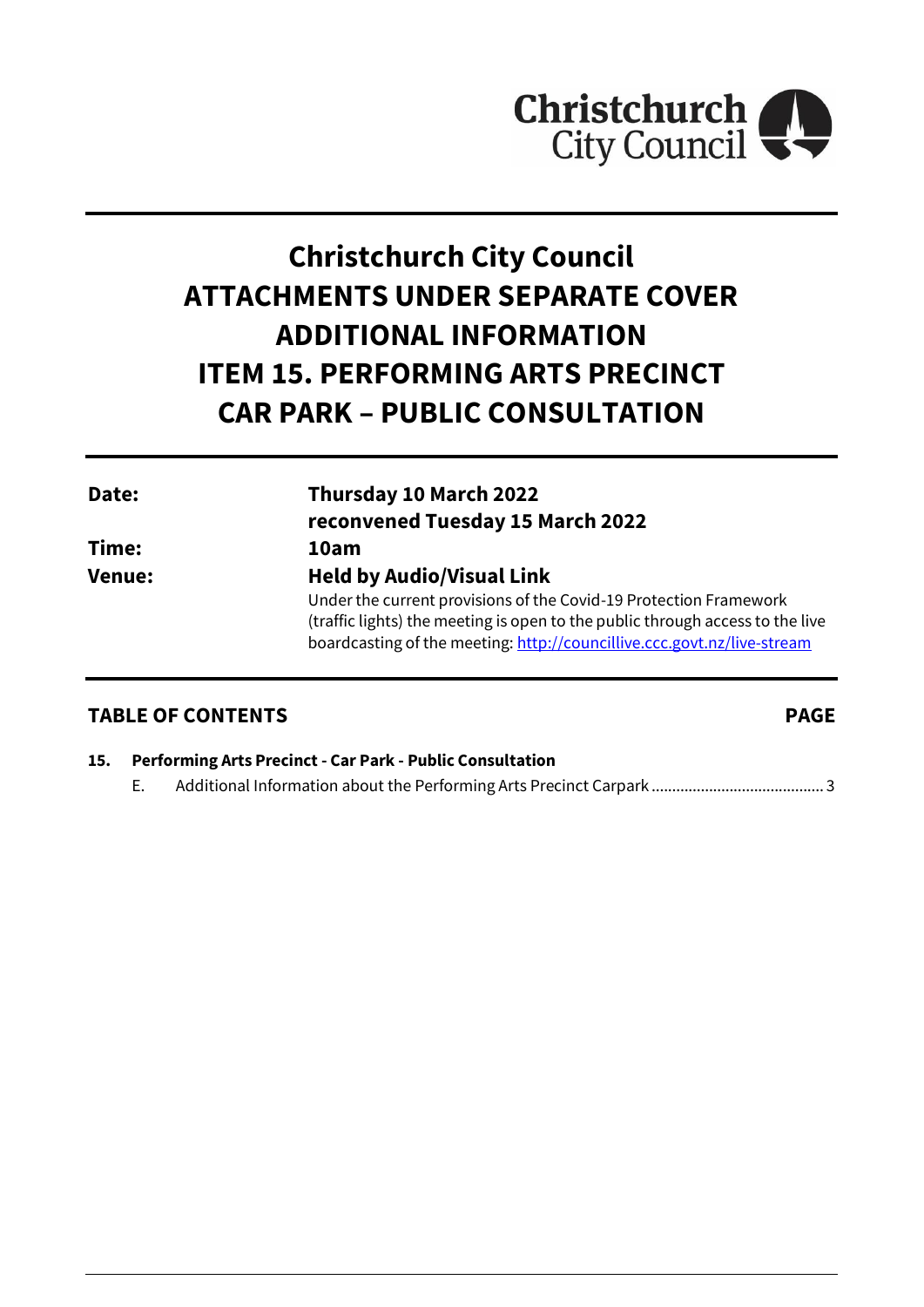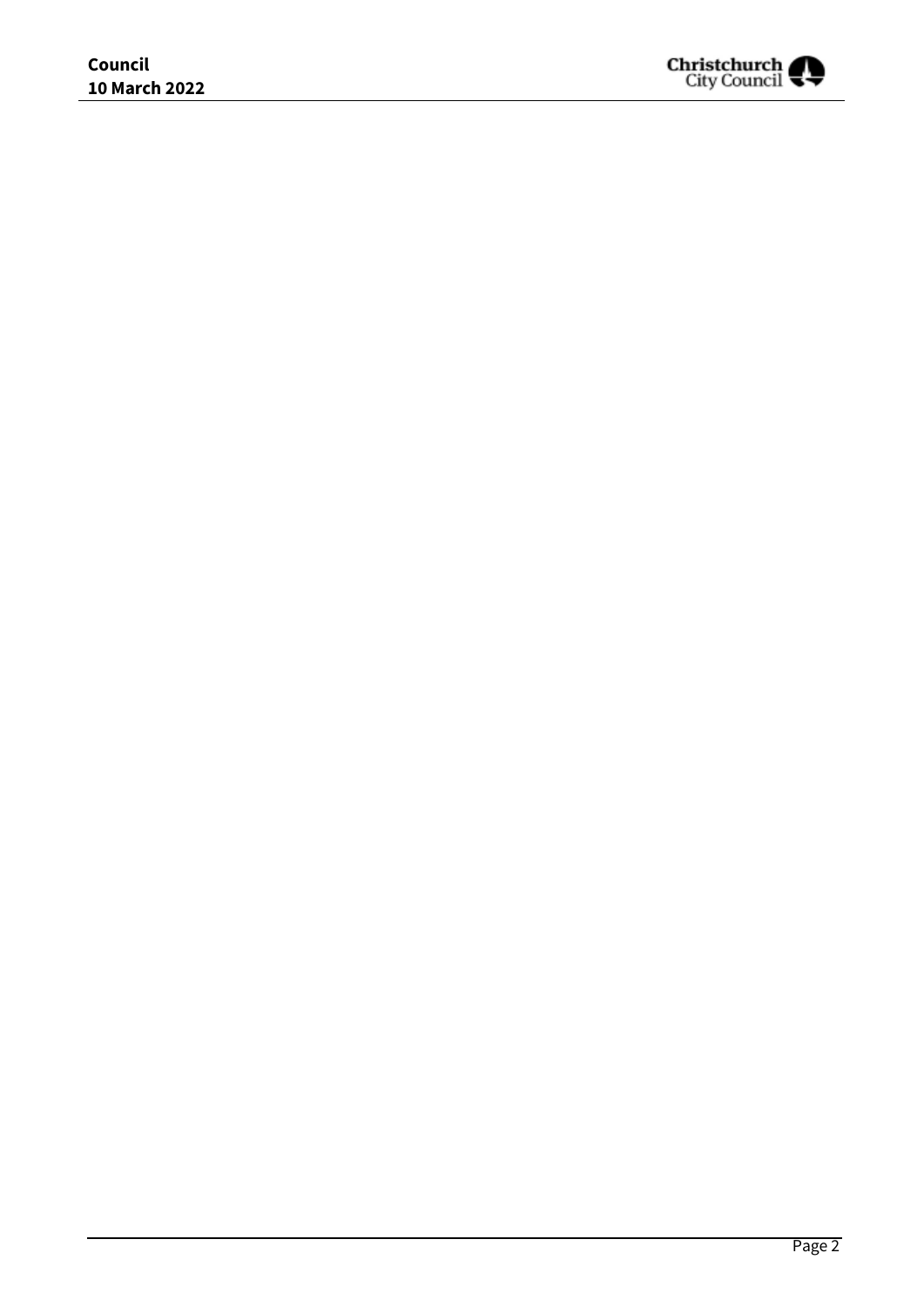# <span id="page-2-0"></span>Additional Information about the Performing Arts Precinct Carpark

The Council is currently considering the possible sale of land in the Performing Arts Precinct for the purpose of a providing a parking facility. Following hearing of deputations, Councillors have asked several questions on this matter. This document contains answers to these questions.

### 1. Legal and Process Matters

### 1.1. Encumbrances

The Catholic Diocese raised a matter relating to the risk of payment to the Crown for use of land for purposes not related to the Performing Arts Precinct. Further to our verbal reassurance please note that the Crown has confirmed in writing that such payment of a share of sale proceeds will not be applicable. The Crown accepts the proposed use and the encumbrances and protections being put in place to secure the use for car parking under the contract.

### 1.2. LGOIMA

The timeline for the Catholic Diocese's request is shown below:

**23 November 2021 -** LGOIMA request from Chapman Tripp for:

*We urgently request that all further materials held by CCC in relation to the intended future use of the site are made available, and in particular the detailed plans for the proposed carpark.*

**25 November 2021** - Council provided:

- 1. Council's requirements for the development per the public RFP in 2020
- 2. Council proof of concept scheme plans per the public RFP in 2020

These documents showed Council's key requirements requested and agreed through the conditional sale and purchase agreement.

**3 December 2021** - Further request from Chapman Tripp for:

*The drawings of the proposed building including elevations, location of vehicle entry and exit and plans showing the relationship between the proposed building and the elevations of neighbouring sites.*

*This is now extremely urgent given the consultation deadline and in the event we do not receive the material by return email we will be taking matters further within Council and externally.*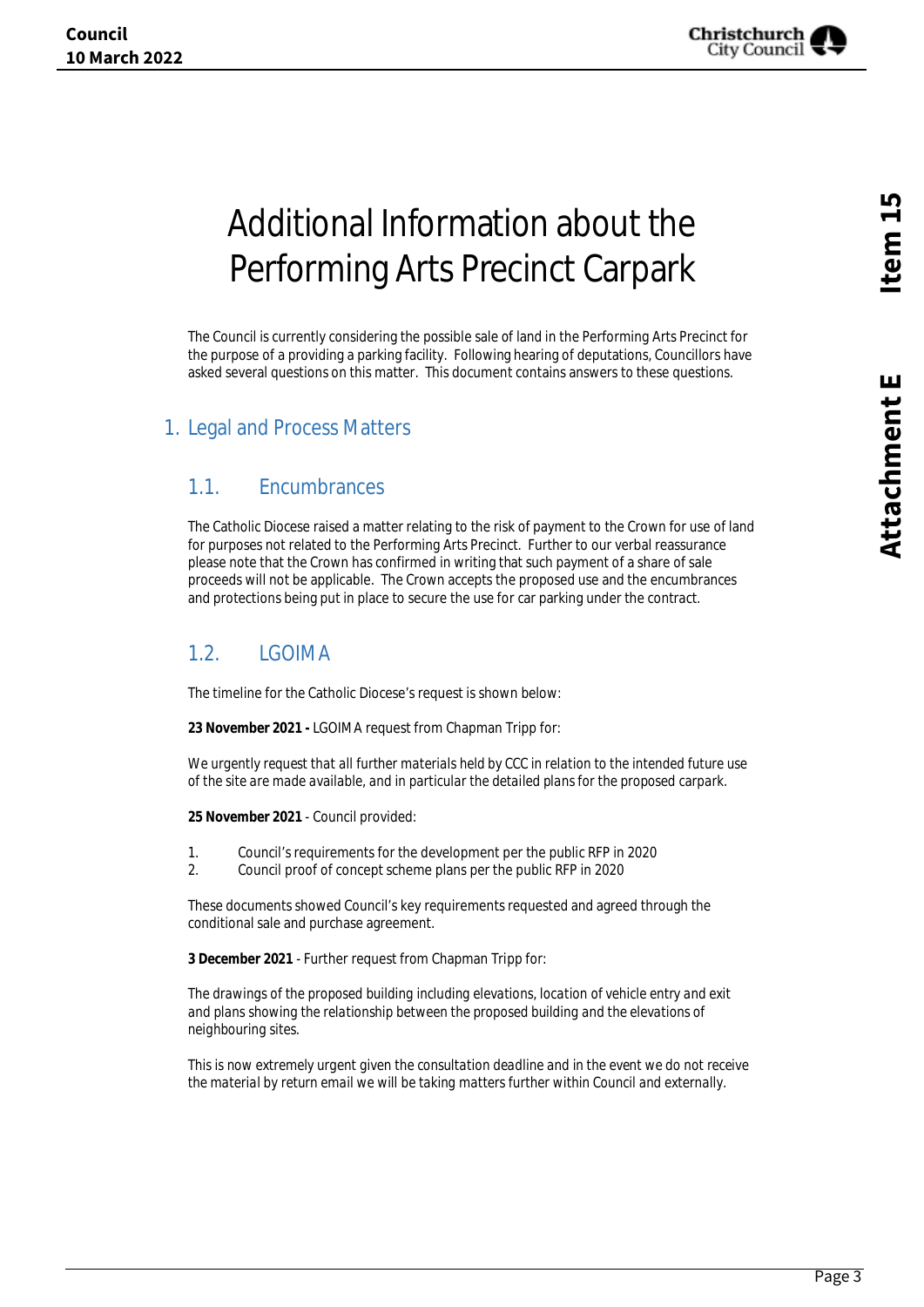**6 December 2021** - Council responded indicating that it considered that this request contained an expanded scope of information. As the information requested was supplied by a third party though a commercial procurement process, Council consulted with this third party about the release of the information. Following this consultation, and consideration of the negotiation requirement in the sale and purchase agreement, Council declined the request to release the early concept plans for the carpark.

The grounds for withholding the information were:

 $7(2)(b)(ii)$  - to protect the commercial position of the person who supplied or who is the subject of the information

· 7(2)(i) - to enable any local authority holding the information to carry on negotiations

**15 February 2022** - Notification of Ombudsman complaint (response requested prior to 10 March)

**3 March 2022** - Consent Application Received

**8 March 2022 -** Completion of consultation with Strategic Property (on behalf of Wilsons) agreeing to the release of information including redacted versions of the sale and purchase agreements

**9 March 2022** - Response to Chapman Tripp and response to Ombudsman with:

- Consent application
- Resource Consent Application Plans for processing
- CCC-Wilsons Car Park Land Agreement (Sale and Purchase Agreements)

Chapman Tripp also sent a letter to Council's Engagement Advisor on 13 December 2021 headed "Feedback: Performing Arts Precinct land sale" and noting:

- The consultation material was inadequate
- The refusal of LGOIMA
- Notification that they had complained to the Ombudsman
- Requesting that Council delay the decision until after the Ombudsman's review

Due to the title and the recipient, this letter was treated as a submission, rather than a LGOIMA matters.

In their written notes that went with their verbal presentation, Chapman Tripp claim that the Ombudsman has requested Council to delay its decision on this matter.

This is incorrect.

The notion of delaying the decision until after the Ombudsman decision was one raised by Chapman Tripp - not the Ombudsman.

The Ombudsman did not ask us to delay the decision, although the investigator did call and asked whether we had considered it. Council staff replied that the information was not specifically relevant to the consultation process and this was not a reason to delay.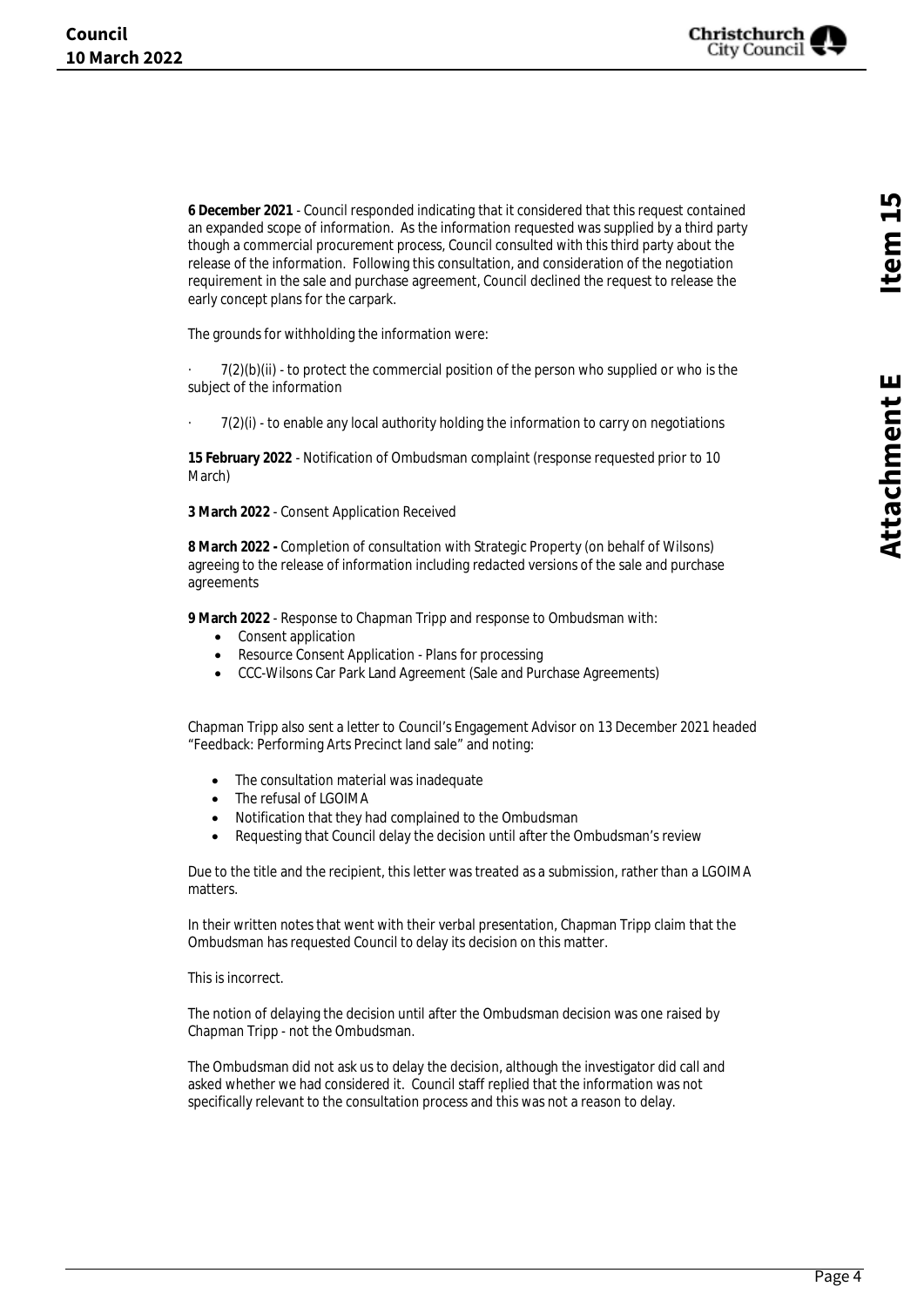It would be highly unusual for the Ombudsman to ask the Council to delay a matter because it was subject to a complaint.

### 1.3. Resource Consents and Designations

The Catholic Diocese raised questions about the use of the designation both in their verbal presentation and in letters from Tony Sewell.

As staff responded in the questions and answers we do not believe that this is a valid matter for the sale of land decision. Following pre-application consultation, Wilsons has applied for a resource consent and is not relying on the designation.

The Catholic Diocese's submissions also includes some analysis of the proposed parking facility from a planning perspective.

This information is also not relevant to the decision before you.

Council's professional planners will assess the application as per the normal regulatory process. There is a separation in decision-making between governance and regulatory. This is borne out by section 39 of the Local Government Act 2002 which sets out governance principles for local authorities. This includes section 39(c) which states that "*a local authority should ensure that, so far as is practicable, responsibility and processes for decision-making in relation to regulatory responsibilities is separated from responsibility and processes for decision-making for nonregulatory responsibilities*".

 A Councillor has asked about the shading and visual impacts of the proposed parking facility. Both of these are planning matters and will be addressed through the regulatory assessment referred to above.

### 1.4. Compliance with Sale and Purchase Agreement

The Catholic Diocese has raised concerns about the proposed parking facility complying with the requirements of the sale and purchase agreement.

As well as the design requirements, the Sale and Purchase Agreement contains a design approval mechanism. Having recently received the resource consent plans, Council will review these and provide feedback.

This matter is only relevant if Council chooses to sell the land. Until the decision on the sale of the land is made has little weight in decision making.

The Sale and Purchase Agreement contains Council's critical requirements:

- the Building will be open 24 hours every day;
	- the building will at all times contain:
		- o not less than 380 carparks available for use as a commercial car park with a minimum of 300 parks as short stay parks available to the public;
		- o not less than 20 electric vehicle charging stations;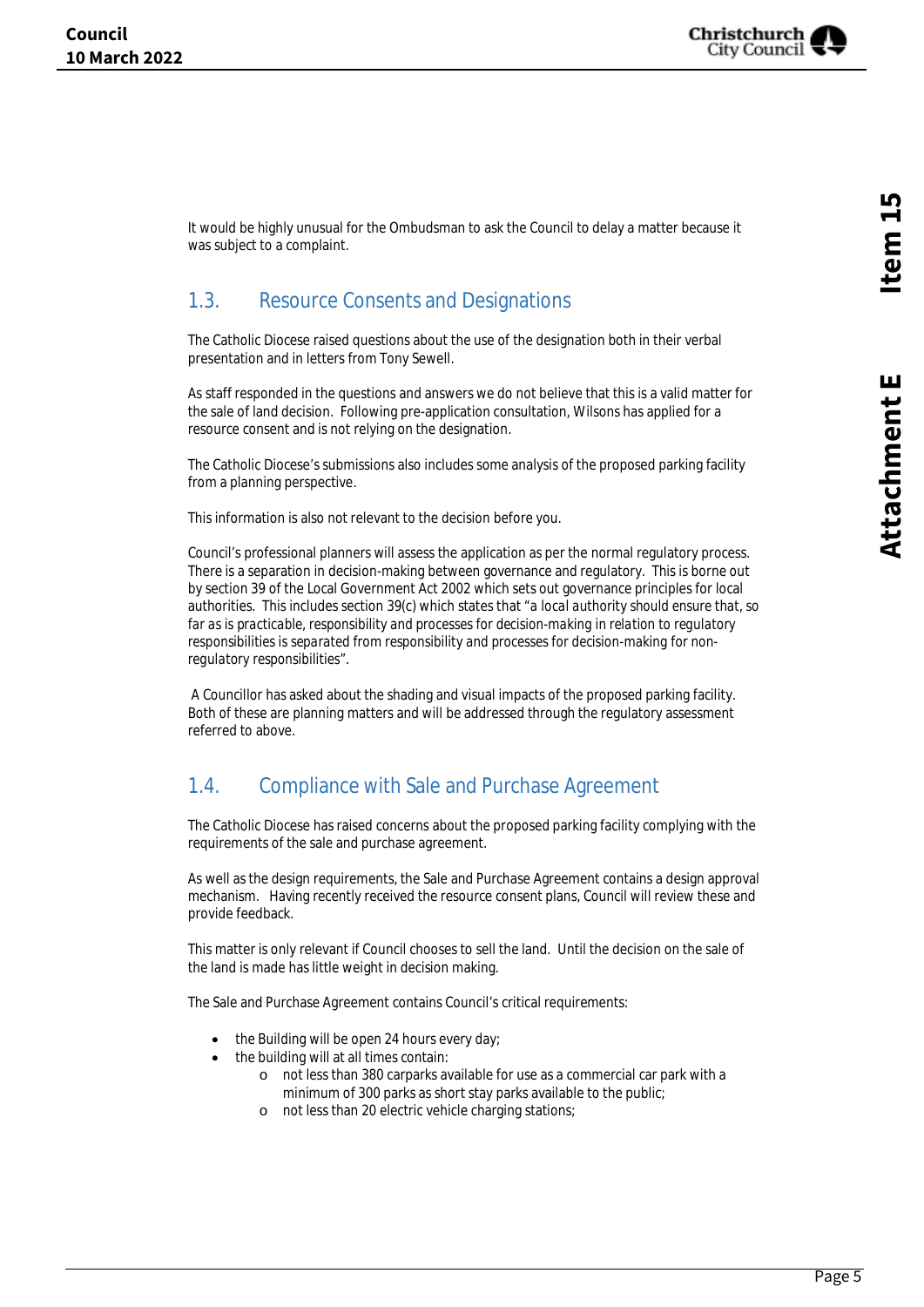- o not less than 25 accessible parking bays (in suitable access locations);
- o not less than 20 motorcycle parking bays;
- o not less than 50 bicycle parking bays;
- o a functional and accessible area for parking e-scooters and other electric mobility vehicles; and
- the ability for Council to review and approve the designs.

Some additional information is contained in the appendix.

## 1.5. Section 138 Interpretation

The Catholic Diocese has commented on the focus of the report being that the consultation is on the sale of the land "only":

*The Report asserts that this consultation is on the sale of the land only and not the decision of the Council to use this land for parking delivered by a private company.* (Chapman Tripp submission, 10/3/22)

They go onto comment that the future purpose of the land is relevant to this matter.

Their concerns seem to relate to the statement in the report stating:

*The decision for Council relates to the sale of land. It has separately made decisions that parking is required on this site and that this parking be delivered at no cost to ratepayers by a private company.* (Clause 3.2 of the Council report)

Council agrees that future use is not an irrelevant consideration when disposing of land under s138, however, it is not expressly specified in s138 as being a matter that must be considered. In this case the future use of the land (i.e. that is it is intended to be used as a carpark) is known and has been clearly identified in the consultation documents.

Councillors can feel confident that by focusing on the disposal of the land, while considering the variety of other matters raised by submitters, that they are appropriately undertaking their decision making duties as set out in the Local Government Act.

### 1.6. Legal Risk

This matter includes decisions that relate to important values (e.g. environmental value; utilitarian value) for different sectors of our community, as well as the commercial interests of a variety of groups (e.g. the Court, the Catholic Diocese, Wilsons). Council needs to ensure that its process, officer advice and the Council's decision making is robust. We have sought legal advice to provide assurance to Council on these points.

The legal advice is attached under separate public excluded cover.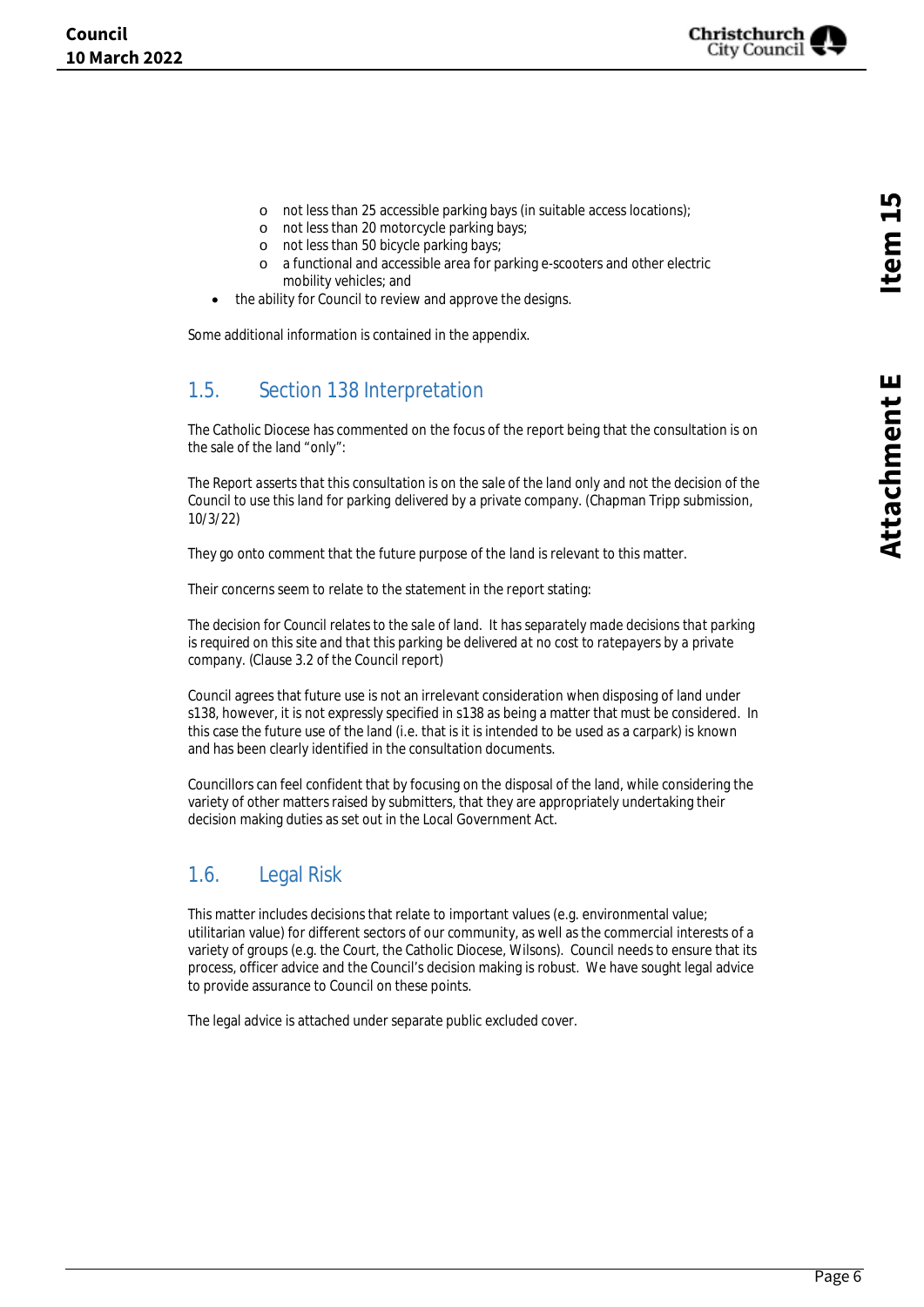### 1.7. Release of Information about Development Contribution Policy Changes

A Councillor has requested that a PX report about a Development Contributions Proposal be released publically. The Councillor considers that there is a link between the matter at hand and the matters discussed in the PX report.

The preconditions for release of the PX report have not yet been met so the report cannot be released at this time. Additionally, while there is a conceptual link between the topic of the report and this matter, it is not likely to materially change the views and preferences of the community.

This matter is only included to demonstrate that all Councillor questions have been considered and because the request to release is a disclosable document.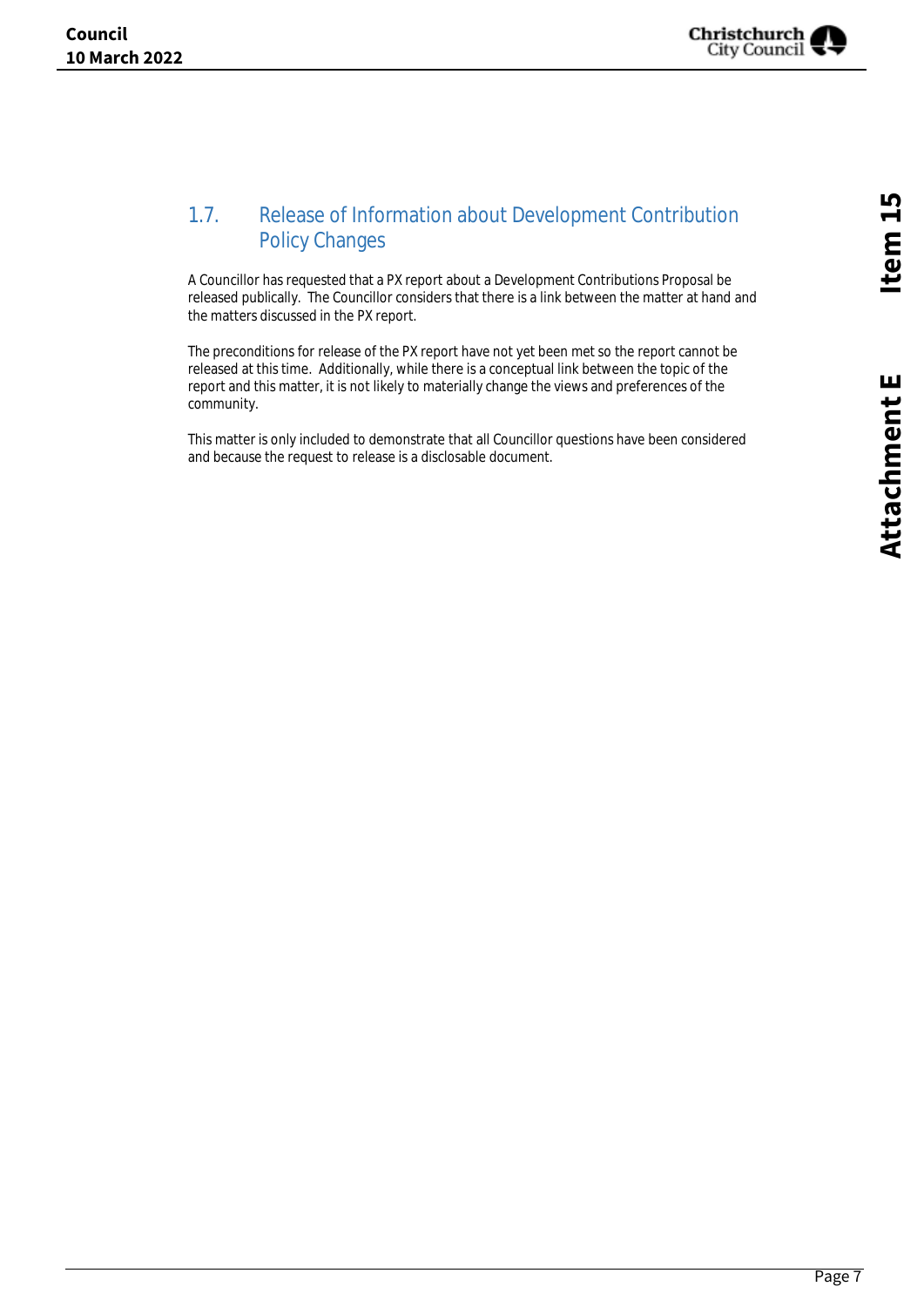### 2. Parking Matters

### 2.1. Parking Numbers

A Councillor has asked "How many on and off-street public car parks are there currently within a 500m walking distance from the Court theatre site and how far is the walk to the planned Catholic one?" The existing supply is shown in Table 1, proposed and potential supply in Table 2, and estimated demand in Figure 1.

| Table 1 |  | <b>Existing Public Carparks (Excluding Temporary Parks)</b> |
|---------|--|-------------------------------------------------------------|
|         |  |                                                             |

| Existing vehicle parking supply        | On street | Off street | <b>Notes</b>                              |
|----------------------------------------|-----------|------------|-------------------------------------------|
| <b>location</b>                        | spaces    | spaces     |                                           |
| On-street parking                      |           |            |                                           |
| On - street parking                    | 332       |            | Metered P60                               |
| On - street parking                    | 354       |            | Metered P120                              |
| On - street parking                    | 27        |            | P60 restricted                            |
| On – street parking                    | 108       |            | P120 restricted                           |
| On - street parking                    | 698       |            | Unrestricted                              |
| On-street parking total <sup>1</sup>   | 1519      |            |                                           |
| Off-street public parking              |           |            |                                           |
| <b>Hereford Street</b>                 |           | 600        | Proximity to PAP: 325m; 4:30<br>(min:sec) |
| Terraces                               |           | 300        | Proximity to PAP: 400m; 5:30<br>(min:sec) |
| Art Gallery (CCC)                      |           | 105        | Proximity to PAP: 450m; 6:15<br>(min:sec) |
| Off-street current supply <sup>2</sup> |           | 1005       |                                           |

*Table 2 Proposed or Potential Supply*

| Potential additional vehicle supply | On street | Off street       | <b>Notes</b>                      |
|-------------------------------------|-----------|------------------|-----------------------------------|
| <b>locations</b>                    | spaces    | spaces           |                                   |
| Performing Arts Precinct Parking    |           | 380              | Proximity to PAP: Within precinct |
| Building <sup>3</sup>               |           |                  |                                   |
| Catholic Diocese development        |           | 352 <sup>4</sup> | Proximity to PAP: 50m; 1:00       |
|                                     |           |                  | (min:sec)                         |
| Former Rydges (Noah's) Hotel        |           | 250 <sup>5</sup> | Proximity to PAP: 275m; 3:45      |
| parking building                    |           |                  | (min:sec)                         |

<sup>1</sup> Significant sections of Salisbury, Kilmore and Peterborough Streets within the 500m distance to the PAP are classified as Residential or Mixed Use Streets in the Central City Parking Policy 2021 (CCC)

<sup>&</sup>lt;sup>2</sup> Information supplied to the marketplace as an appendix to the RFP documentation

<sup>&</sup>lt;sup>3</sup> Proposed Wilsons Parking (NZ) / Clearwater Construction parking building

<sup>4</sup> Anticipated public vehicle parking within understood total parking building size of 600 spaces, to be located north of Armagh Street and between Colombo and Manchester Streets

<sup>5</sup> Estimated public parking that might be available within any repaired / re-opened parking building of circa 330 spaces.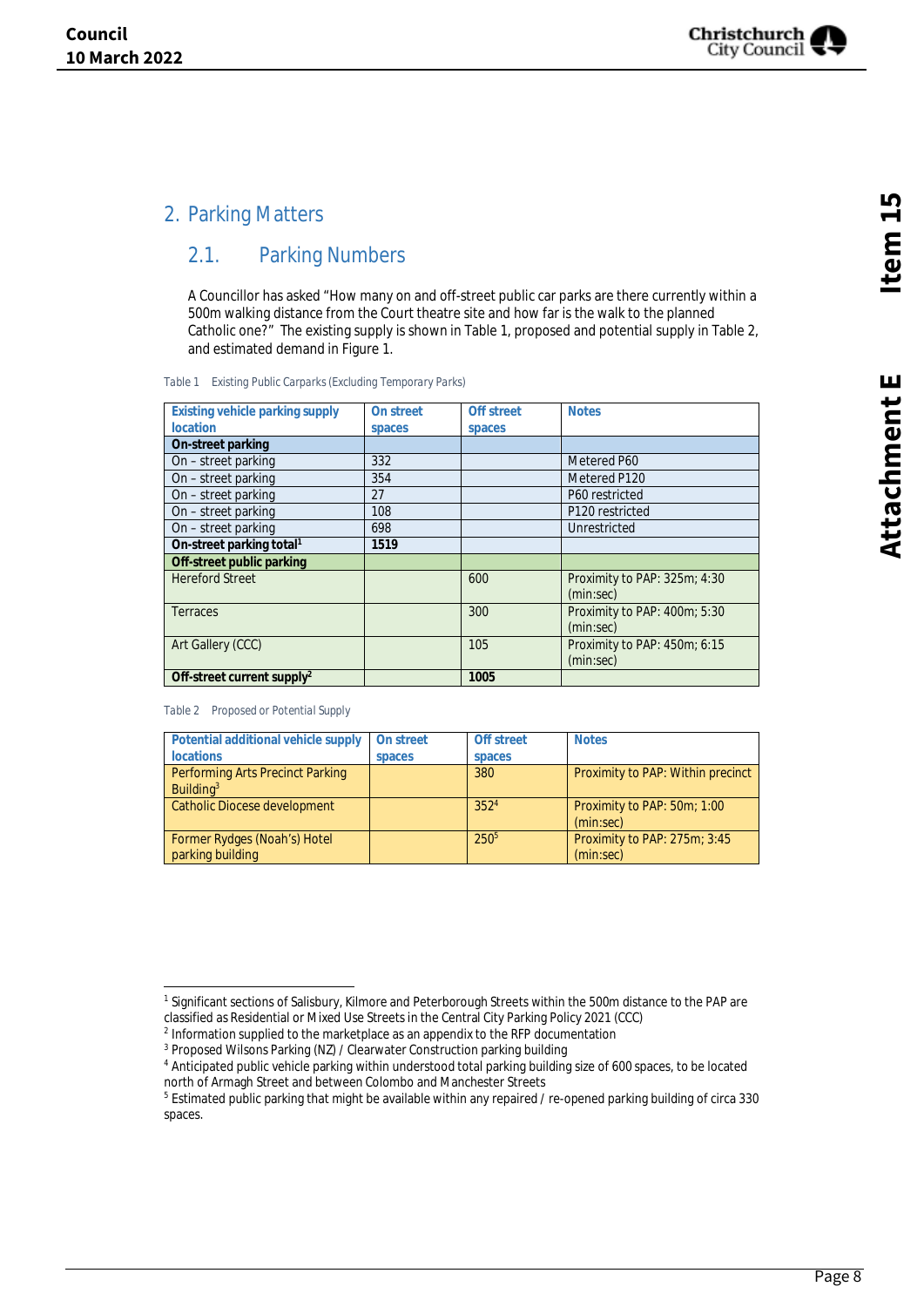#### Table 1 - Potential Week Day Parking Demand (8am to 6pm)

| <b>Precinct</b>  | <b>Activity</b>            | <b>Long Stay</b> | <b>Short Stay</b> | <b>TOTAL</b> |
|------------------|----------------------------|------------------|-------------------|--------------|
| CCCP             | <b>CCEC</b>                | 30               | 270               | 300          |
|                  | <b>Balance of Precinct</b> | 150              | 50                | 200          |
| PAP              | Theatre/Performance*       | 75               | $\Omega$          | 75           |
|                  | Crown Plaza Hotel          | 35               | 145               | 180          |
|                  | Library                    | 5                | 180               | 185          |
| <b>Town Hall</b> | <b>Town Hall</b>           |                  | 5                 | 40           |
| Combined         | тот                        | 330              | 650               | 980          |

\* Isaac Theatre Royal, The Piano, The Court Theatre, Black Box

#### Table 2 - Potential Evening Parking Demand (after 6pm)

| <b>Precinct</b>  | <b>Activity</b>            | <b>Long Stay</b> | <b>Short Stay</b> | <b>TOTAL</b> |
|------------------|----------------------------|------------------|-------------------|--------------|
|                  | <b>CCEC</b>                | 30               | 400               | 430          |
| CCCP             | <b>Balance of Precinct</b> | 15               | 40                | 55           |
| PAP              | Theatre/Performance*       | 160              | 720               | 880          |
|                  | Crown Plaza Hotel          | 15               | 40                | 55           |
|                  | Library                    | 5                | 70                | 75           |
| <b>Town Hall</b> | <b>Town Hall</b>           | 50               | 1000              | 1050         |
| Combined         | тот                        | 275              | 2270              | 2545         |

\* Isaac Theatre Royal, The Piano, The Court Theatre, Black Box

*Figure 1 Parking Demand Assessment (Extracted from Summary of Previous PAP Parking Analyses (Quality Transport Planning / QTP for CCC April 2019)*

### 2.2. Other Locations

A Councillor has asked "if the PAP site was sold for a carpark and the Catholic Diocese builds their 600 space carpark, could this effect the future development of the old Noah's hotel site?"

The future use of the Noah's carpark is a relevant matter for consideration, but is one where there is considerable uncertainty of which Council do not have all information available. We can advise that some potential public places are included in supply modelling.

Questions have also been raised about the potential for land opposite the Town Hall to be used for car parking. This land, which is not owned by the Council, has been sold for other purposes. Further information can be found at https://www.christchurchnz.com/news/peterboroughcentral-site-to-be-developed-by-local-companies.

### 2.3. Selection of Wilsons

A Councillor has asked if Council had considered whether or not Wilsons was a "good corporate citizen" before making the decision to select this firm to develop and operate the Performing Arts Precinct.

This information is not a relevant consideration for the current matter before the Council.

Following a fair and transparent procurement process, Council made the decision to select Wilsons and has entered into a conditional sale and purchase agreement with the company.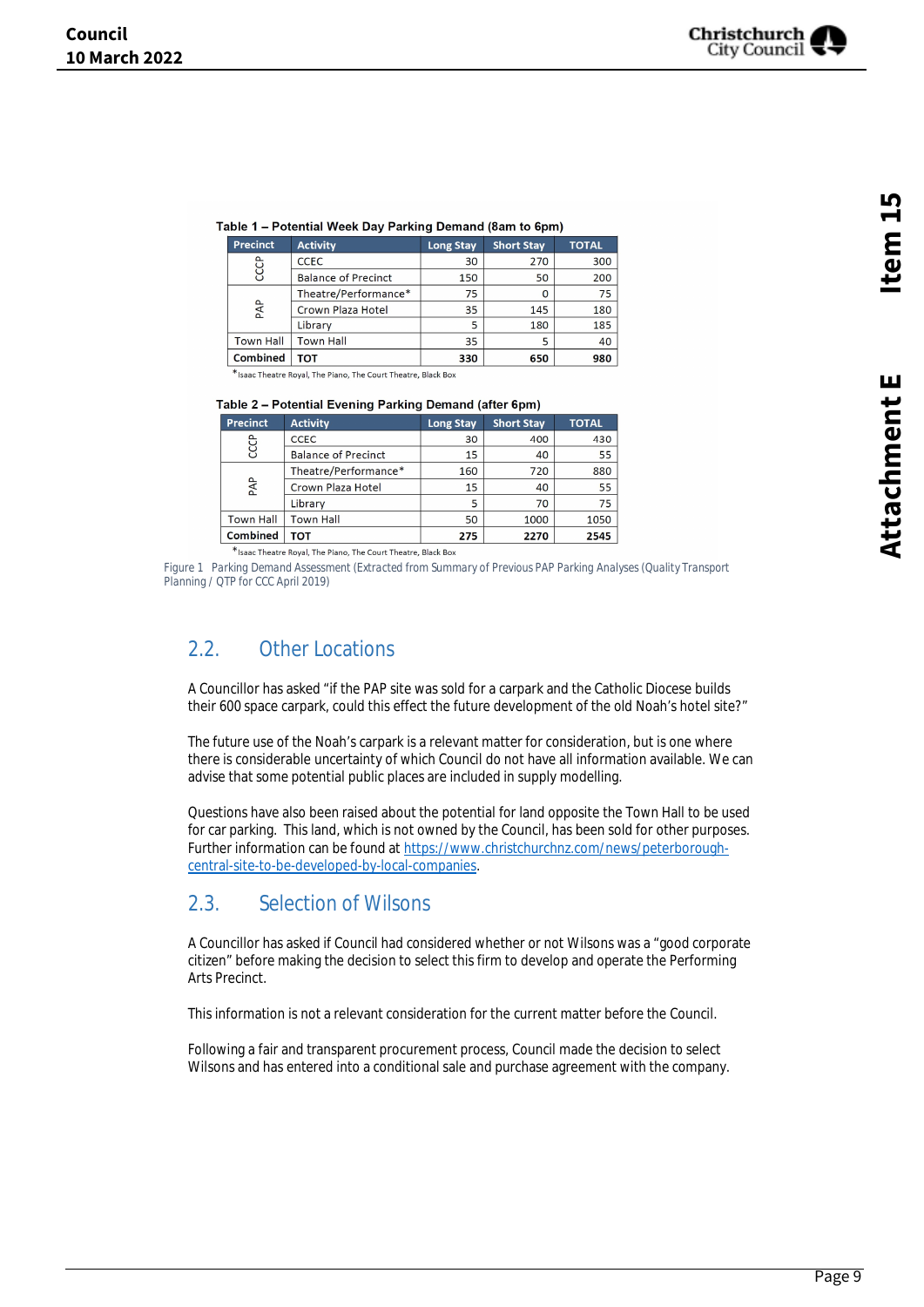Item<sub>15</sub>

The evaluation criteria for the procurement process that the Council relied on when making its earlier decision are public records and so are attached for information only.

Matters raised by submitters about Wilsons are addressed in the main report.

### 2.4. Old Court Car parking Numbers

Several Councillors have asked about the parking available to the Court Theatre 11 years ago.

The Court was located in a different area with a smaller main theatre than their current venue. The proposed land sale is for a carpark to support a larger precinct of arts and cultural facilities. Councillors will have to carefully consider the relevance of this information to the matter at hand.

In the Arts Centre the main theatre seated 290 with the second theatre seldom used. Most of the references were to the Rolleston Avenue carpark, which was located approximately 95 m from the Theatre had 82 spaces, of which 55 were leased to various groups and 27 were casual parks. There was also on street parking in the vicinity.

Since the earthquake the Court has operated a 390 seat theatre at The Shed. This site has 122 formal parks and at least 100 overflow spaces.

Once built the Court Theatre will have a main theatre that will seat 360 and the studio theatre 120, with a high likelihood of use on the same evenings. They will compete for evening parking with the Isaac Theatre Royal, The Piano and the Town Hall (and possibly Te Pae and the new Cathedral at times). As outlined in the original venues assessments undertaken, as these venues operate in different markets it is quite possible multiple or all venues could have events occurring at the same time.

### 2.5. Catholic Cathedral Car parking Building

Information has been requested from the Catholic Diocese on this matter and is shown below in red.

*Thank you for taking the time to comment on the proposed of land within the Performing Arts Precinct for car parking precinct. The Councillors were appreciative of your information.*

*They have asked me to clarify several matters that they believe are relevant to their decision making. I would appreciate you assistance in answering these questions. The specific matters are:*

- *What is the distance from the proposed carpark to the Court Theatre? 102 metres, using the proposed internal Perfoming Arts Precinct laneway. (Refer to attached plan).*
- *When will the plans for the new Cathedral Precinct become public? The plans for the carpark will be made public when the Diocese lodges its application for resource consent, which will be done by Wednesday this week at the latest. We note the application for consent only relates to the first stage of the precinct (being the commercial aspects,*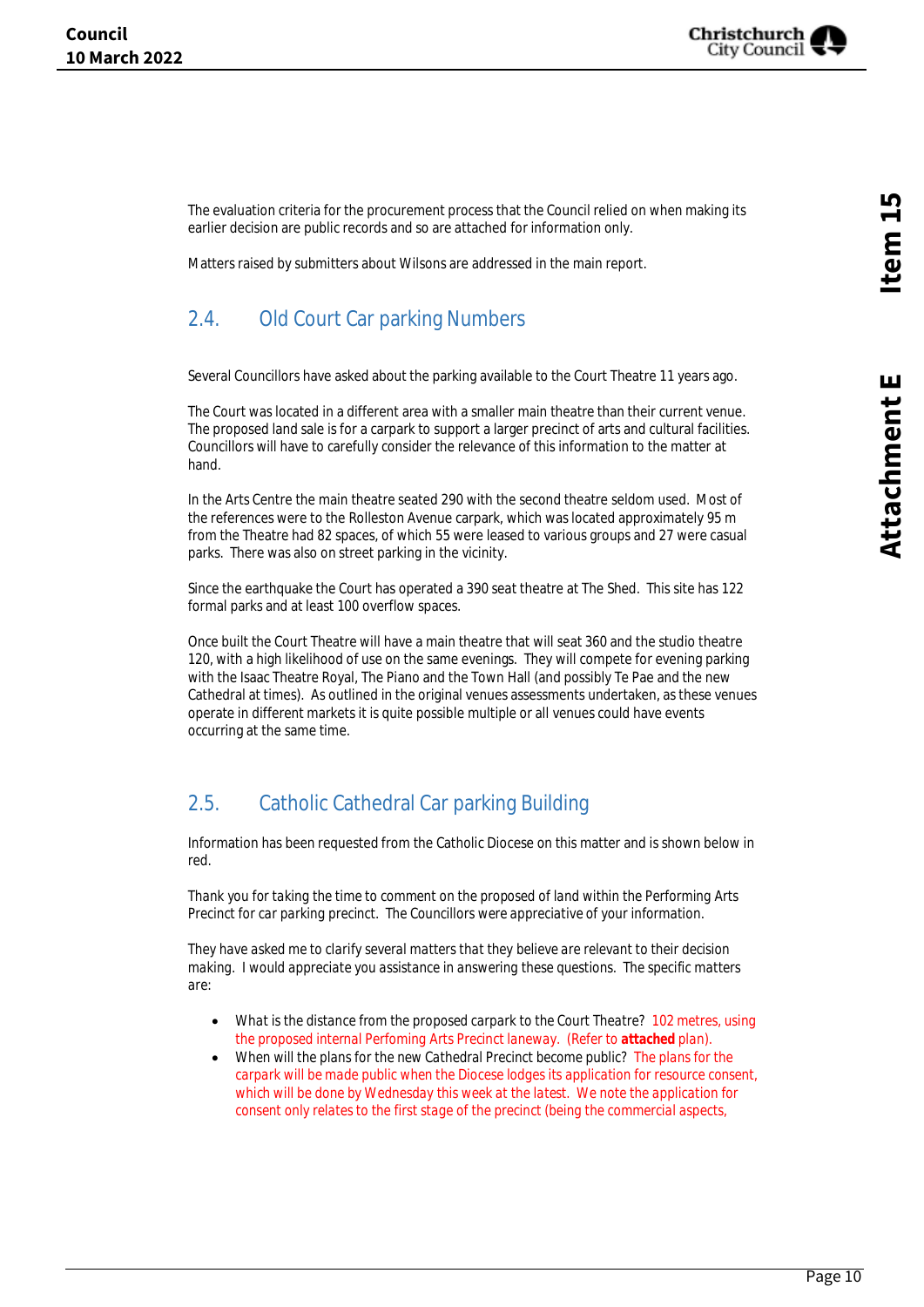*including office buildings, carpark, hospitality, apartments etc). The plans for the cathedral itself and its surrounds will be publicly launched on 19 May 2022. Councillors were provided with a presentation by the Bishop showing the plans for the entire precinct on 14 December 2021. The Councillors are therefore well informed about the intentions for the entire precinct.*

*A further matter that arises is the certainty, specific timing and sequencing of both the proposed 352 space and the balance of the 600 carparks mentioned in your email of 10 March 2022 . The provision of 600 carparks will be largely dependent on the Council's decision with regards to Wilsons' carpark. If the Council accepts that sufficient car parking can be provided in the Catholic Precinct and rejects the sale to Wilsons, the Diocese will vary its resource consent application to provide for up to 600 parks. In terms of timing:*

- *For the 352 car parks: intended for completion in early 2024.*
- *If 600 car parks are opted for: the construction of a larger building will add some 4 months to the current construction programme, with a completion time for a larger car park of mid 2024.*
- *The Diocese notes that it has significant parcels of land on its precinct site that will be used to provide at grade, off street public parking for approximately 200 cars while the car park building is being constructed. This will bridge the gap in parking demand for this part of the city prior to the construction of its car park. It would provide parking for Court Theatre patrons in the short time between when the Court Theatre opens, and when the car park opens.*

*Detailed design and consenting is to occur in 2022, construction will occur in 2023, with the first stage of the precinct being completed in 2024 and the full precinct (i.e. including the cathedral and all other aspects) completing construction in 2026. The car park construction will also benefit from the use of existing foundations and a basement (from the old PWC building) which has assisted in tightening construction times.*

*The Council's primary objective is to provide parking to support the arts and cultural facilities within and in close proximity to the Performing Arts Precinct in a timely manner. It can decide not to sell the land for example if "the Council is satisfied that that the provision of parking facilities to meet the current and future needs of the Performing Arts Precinct and other nearby facilities can be met by existing and other proposed or possible facilities and the time and delivery uncertainties associated with these other facilities is tolerable." Your client has information about these time and delivery uncertainties that would assist the Council's decision making. I would appreciate it if you could supply information to address the questions below to provide this assistance.*

*I recognise that there may be some commercial sensitivities to the information and that the current environment creates some uncontrollable uncertainties, however, any information that can be made publically available and provides a reasonable degree of assurance is appreciated. Some of the questions are specifically related to project risk. These are asked to help the Council decide if the uncertainties are tolerable.*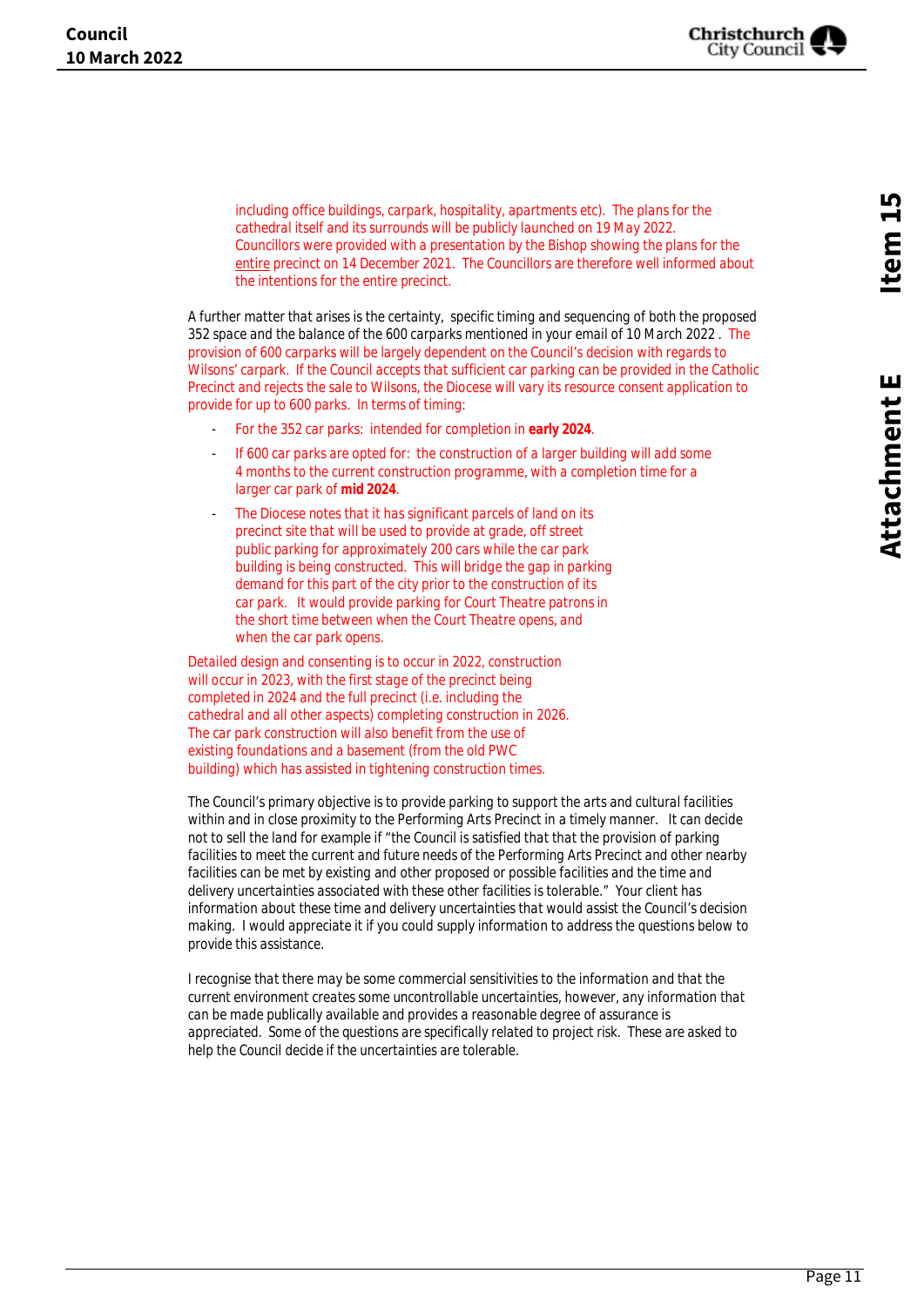*The questions are:*

- *What is the planned completion date for the 352 carparks? Early 2024.*
- *Is conditional financing in place for the building? Funding is available to meet the construction programme for the first stage, the commercial part of the precinct. Preliminary design and budgeting for the cathedral itself is well advanced and will be completed before the public launch in May 2022.*
- *What is the operating model for the proposed 352 building (eg short or long stay, casual or leased or a mix of both, operating hours)? Public car parking, with 24/7 automated entry, and an exit payment system.*
- *If the planned 352 car parking building is proposed to be completed before the balance of precinct, what arrangements will be made to keep it operate safely during construction of the other buildings? The buildings are designed to be constructed separately for the specific reason of not interfering with the successful operation of the car park facility.*
- *When will the balance of the 600 carparks be complete? Mid 2024.*
- *Will the 352 building need to close to allow the balance to be built? As above, the Diocese will either construct the 352 or the 600 dependent on Council decision on the PAP car park. Therefore there will be no closure of one option to enable the other.*
- *What is the operating model for the balance of the 600 carparks (eg short or long stay, casual or leased or a mix of both, operating hours)? Same operating model: public car parking, with 24/7 automated entry, and an exit payment system.*
- *In the absence of knowing its specific location, how will patrons safely cross Armagh Street to get to the Performing Arts Precinct or the other attractors in the area? As council will know, there is a signalised crossing at the intersection of Armagh and Colombo streets. Our planning also envisages the extension of New Regent St to the river as a pedestrian walkway. This provides another safe pedestrian route. The Council in its plan for the PAP also provides laneways through the PAP which we would see as great pedestrian access.*

### 3. Other Matters

### 3.1. Previous consultation

A Councillor has asked for details about previous consultations about a parking facility on the Performing Arts Precinct.

A review has been made of all consultation processes listed in the Council's "Have your Say" database. This contains details of all processes back to 2017. In the time available a review to earlier times has not been possible.

There does not appear to be any specific previous consultation about any of the facilities in the Performing Arts Precinct.

The possibility of parking and other facilities on the site has been raised in other consultation processes.

2019's consultation on the Global Settlement indicated that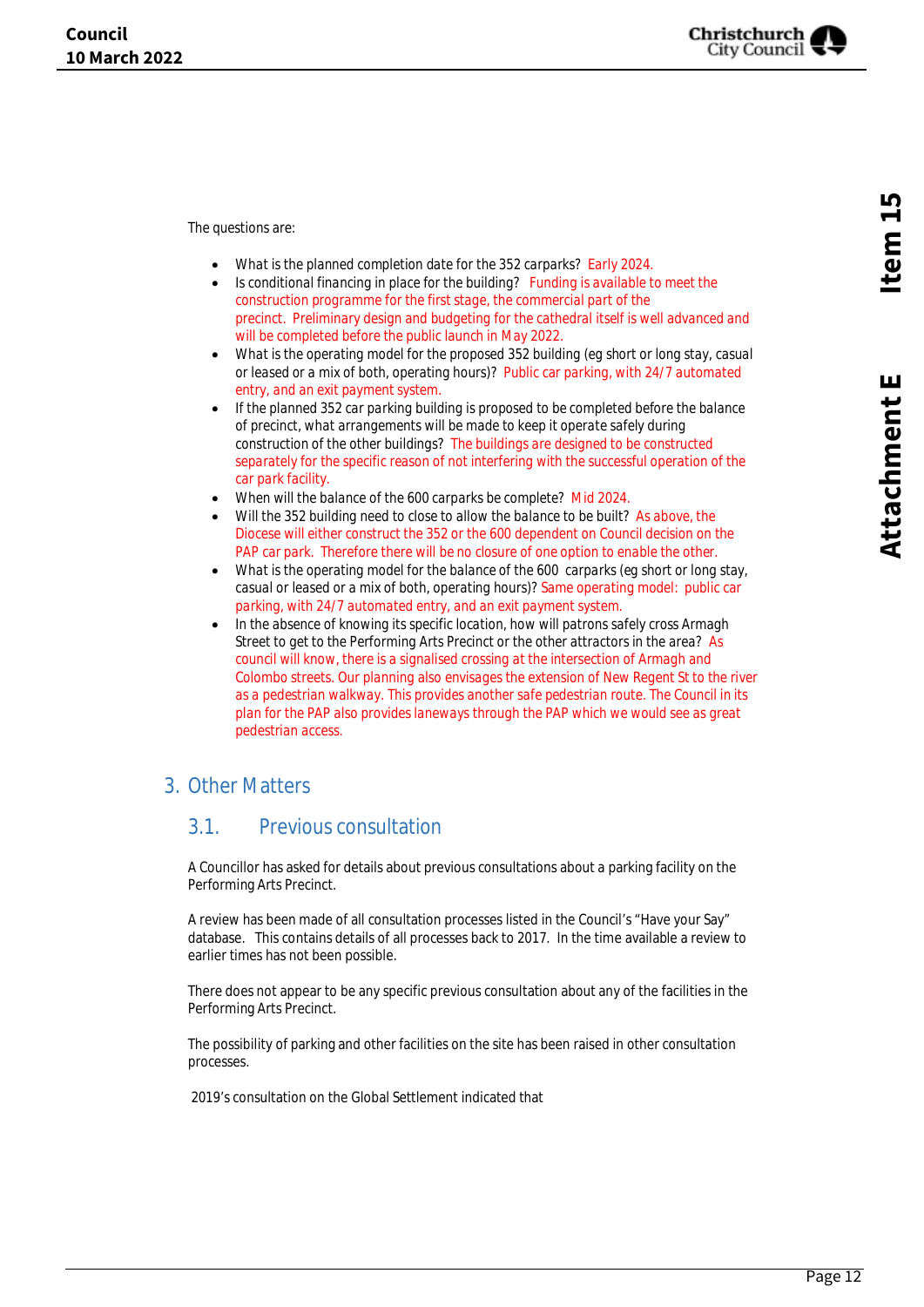"The Council will deliver the Performing Arts Precinct, including the Court Theatre and a car park."

Following consultation the Council agreed to the Global Settlement.

The 2015 Central Parking Plan identified the Performing Arts Precinct as a priority area for public parking. It also sought to facilitate investment by private sector in parking provision specifically for priority areas. This policy was revisited in 2021. The consultation draft did not specifically mention the Performing Arts Precinct, however, it did mention a commitment to replace the Manchester St car park, and reference to Te Pae. The final policy contained specific reference to the Performing Arts Precinct, possibly in response to submission talking about the need for car parking close to the Isaac Theatre Royal.

The proposal for the Court Theatre, open space and parking facility developments has been made public on numerous occasions through Council reports and associated media articles. Internet searches reveal community comment about the design and purpose for the precinct.

In their previous deliberations Councillors have considered individually and collectively the "views and preferences of persons likely to be affected by, or to have an interest in, the matter" before the Council made its decisions. The Council did not have to undertake any consultation process or procedure before considering these views and preferences, so despite their being no specific consultation those previous decisions are sound.

### 3.2. Submissions Received after Publication of the Report

Since the publication of the report Council has received two additional submissions (attached). One is from an individual, who strongly disagrees with the idea of the council selling land in the arts precinct to Wilsons for another carpark. The other is from the Isaac Theatre Royal, who believe that parking to facilitate the Performing Arts Precinct is essential.

### 3.3. Consistency with Policies

Some of the verbal presentations have stated that a decision to sell the land for the purpose of a carpark is inconsistent with Council's policies. The Council has a duty to state when a decision is significantly inconsistent with policy.

However, all relevant policies have been reviewed and no inconsistency has been found.

There is an acknowledged tension between polices and strategies seeking to advance transport mode shift and reduce emissions, and the proposal to sell land for a parking facility, but this tension is not an inconsistency and has been specifically recognised in the Central City Parking Policy 2021.

A Councillor has asked questions about the "Central City parking strategy". Officers believe that the main report adequately addresses these matters. Specifically the report indicates that the Central City Parking Policy 2021 envisions that the Performing Arts Precinct carpark will be one of the last off street carparks provided by Council.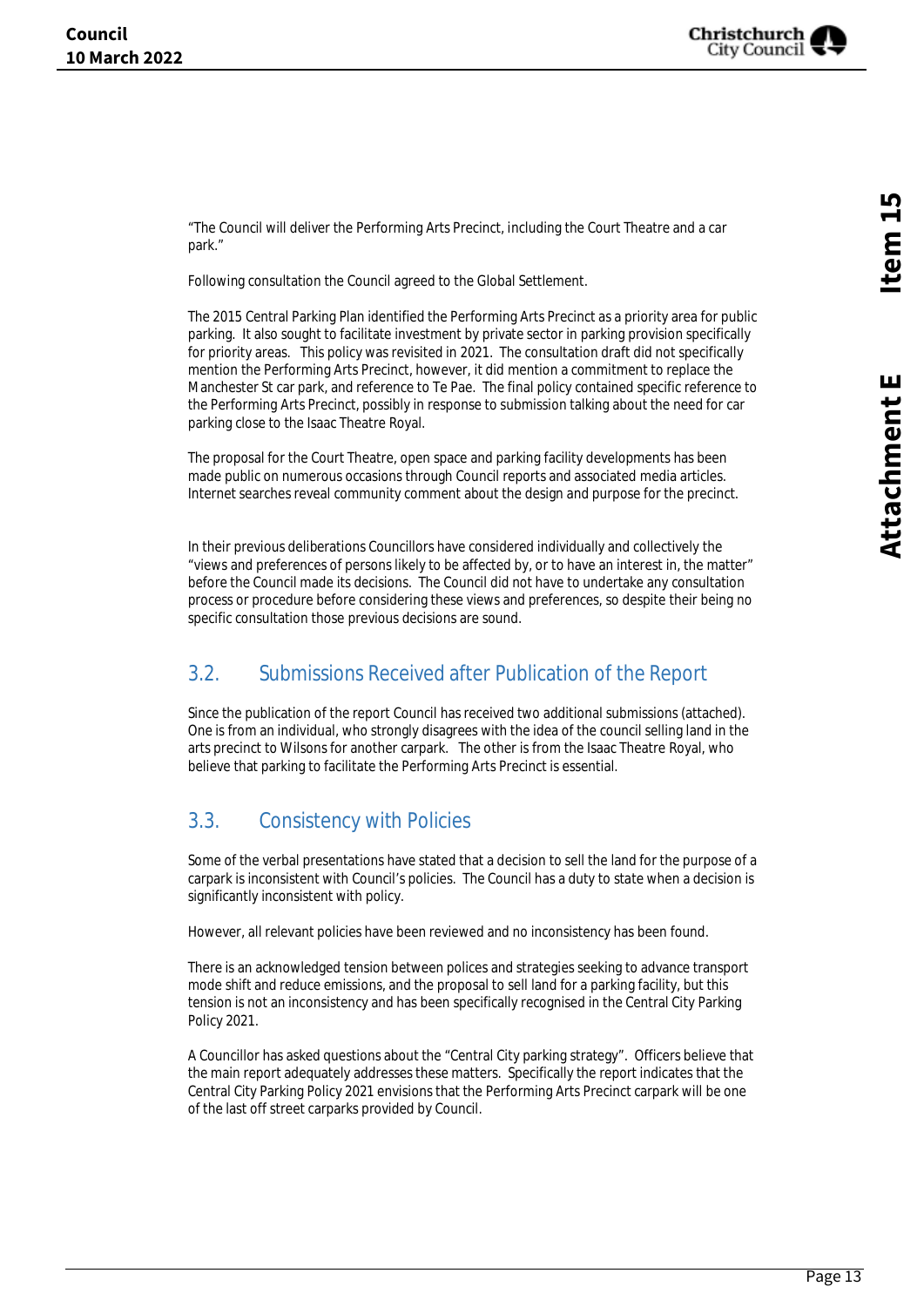A Councillor has also asked if policy precludes Council building the parking facility itself. There is no policy reason precluding Council from building the facility, however, it has not set aside funds to do this nor signalled to the community that it is contemplating this approach.

### 3.4. What happens if Council declines to sell

An alternative resolution has been prepared to assist Councillors.

This resolution is:

That the Council, having carried out a consultation under section 138 of the Local Government Act 2002 and having considered the public submissions on the proposal to sell the land parcel being 2,081m2 at 133 – 141 Gloucester Street ("the **land**"),

- 1. Resolves not to sell the land;
- 2. Notes that the reasons for not selling the land are that:
	- a. submitters raised significant concern about the proposed land sale based on the values of the land, its strategic nature and the need to future proof the City; and
	- b. the Council is satisfied that that the provision of parking facilities to meet the current and future needs of the Performing Arts Precinct and other nearby facilities can be met by existing and other proposed facilities and the timing and delivery risks associated with these other facilities is acceptable;
- 3. Notes that the land is no longer required for the provision of a carpark.
- 4. Agrees to cancel the Sale and Purchase Agreement with Wilson Parking Limited;
- 5. Requests staff to meet with the Court Theatre, Isaac Theatre Royal and The Piano to identify any requirements that cannot be met by the existing or other proposed facilities; and
- 6. Request staff to report back on:
	- a. options on the future use of the land, given its location in the Performing Arts Precinct; and
	- b. any consequential impacts of this decision on the Court Theatre project, road network and community facility operations.

The alternative resolution is provided for assistance purposes only in anticipation of a foreseeable scenario.

The decision not to sell the land would have immediate impacts on the Court Theatre Project (the project). The project would need to accommodate the power transformer which is planned to be located in the car park building. The public realm design and construction would need to be suspended while the temporary use of the parking facility site was assessed. These issues are not insurmountable but may have minor cost and timing issues on the project.

There will be a financial impact. Council will no longer receive the capital return from the sale of the land, and will face minor additional costs to existing capital budgets. Neither of these is expected to have a material impact on rates or rates increases.

The reasons given for not selling the land and the future decisions of Council will determine what additional financial impact analysis is required. For example, if the Council were to choose not to sell the land on the basis that the community feedback has shown significant support for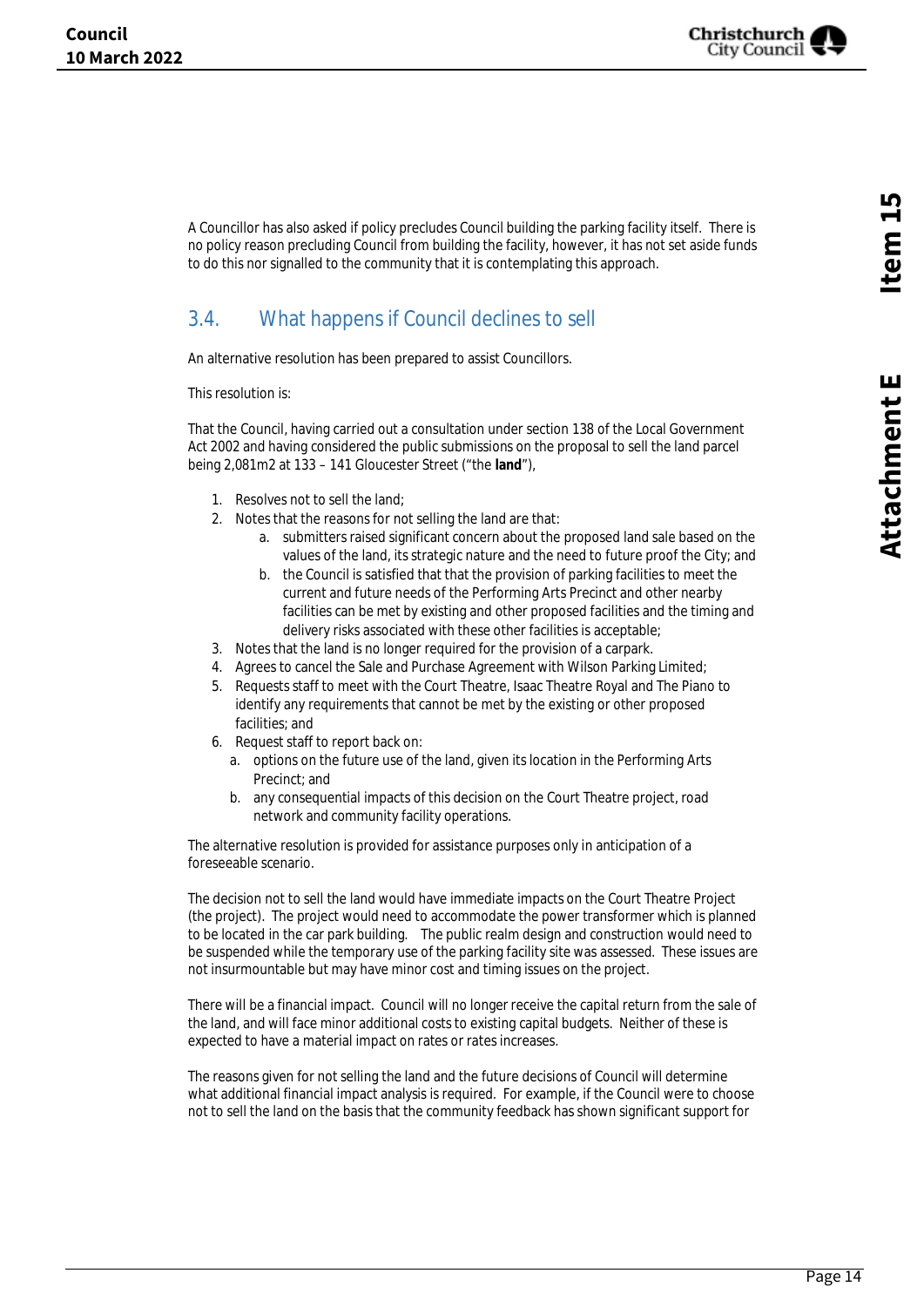the Council building and operating the carpark itself, then detailed financial analysis will be required before future decisions can be made. Previous modelling of alternatives would need to be refreshed. This advice is not intended to recommend a preferred way forward, rather it is illustrative of the need for different advice in response to different decision scenarios.

### 3.5. City Activation

There have been several questions or comments about the impact of the proposed car park on city activation. A particular concern is that patrons will only travel to the carpark and their arts / cultural destination without using hospitality and other venues in the city. The argument seems to be that parking close to facilities is likely to reduce the likelihood that patrons will use hospitality venues in the city.

No matter the location of the carpark, there will be a proportion of arts and cultural facility patrons who will simply go to their venue and go home, and a proportion that will combine their experience with hospitality or other activities.

In the time available it has not been possible to research the impacts of car parking proximity on the multiplier impacts of arts and cultural facilities. It is clear that the facilities themselves have a positive economic impact.

Staff advice is that while this concern is relevant it should be given little weight.

Should the Council decide not to sell the land and not to have a parking facility on the site, then staff will need to develop options for safe, convenient accessible access to the Performing Precinct and surrounding facilities. This can be addressed within the Court Theatre and other projects in the vicinity.

### 3.6. Te Pae Carparks

.

A Councillor has asked why Te Pae was allowed to be built without carparks.

This is not a relevant matter for the matter in front of Council (ie whether or not to sell land for the purpose of car parking to support the Performing Arts Precinct and other nearby arts and cultural facilities).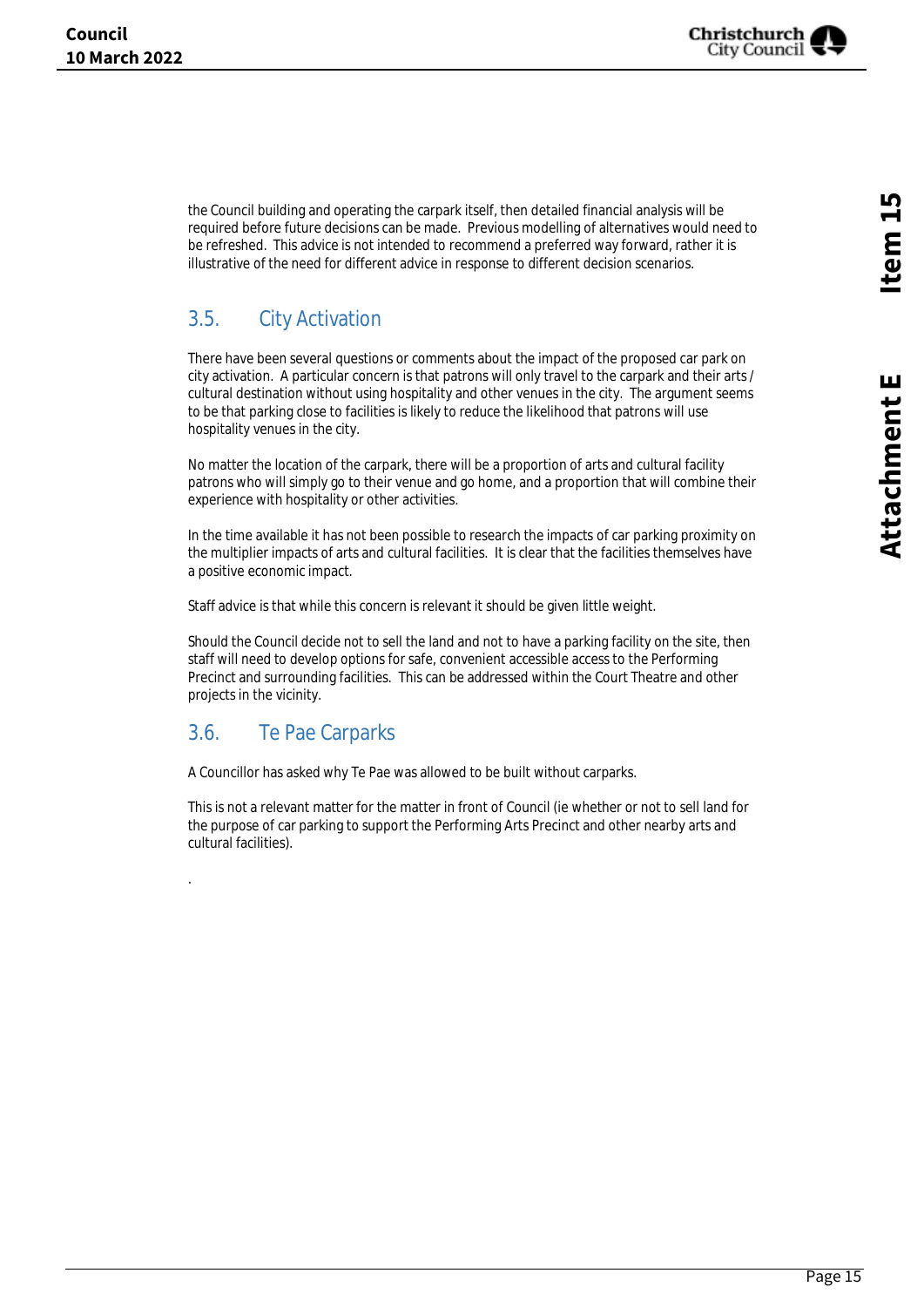**Appendix 1 – Additional explanation of Parking Facility Requirements**

The accessible parking requirement is over double that required by the Building Code in recognition of the over 2100 theatre seats plus T ūranga and Te Pae in the immediate vicinity. The District Plan would typically require a 380 space parking building to provide 9 of those spaces as accessible / mobility parks.

The number of electric vehicle charging stations is greater than our other car parks in recognition of the desire to encourage the use of low emissions vehicles. As a comparison, Council's own 33 Lichfield building has 10 EV spaces for an 805 space building (ie 1.2%). This building would provide 20 spaces for a 380 space building - ie 5.2%. Council has a capex line item in its LTP to bring all Council facilities to circa 5% EV charging capacity during the Plan period and 5% sits well above the current proportion of the NZ vehicle fleet (likely still under 2%). So, this is a very high proportion that Council has sought through the Agreement therefore and a very positive move to encourage EV use in the central city.

This proposed building is the only current option for Council to ensure it achieves the desired level of publically available parks, accessible car parks and electric vehicle charging stations 24 hours every day.

In reviewing the current availability of public mobility parking spaces, electric vehicle charging capabiity and dedicated cycle parking on and off the streets close to the PAP precinct - all are poorly served at the present time. There are 4 mobility spaces located adjacent to Turanga (Gloucester and Colombo Streets) and all are P120, thus effectively preventing any longer visit to Turanga or elsewhere. They are available for anyone to use of course.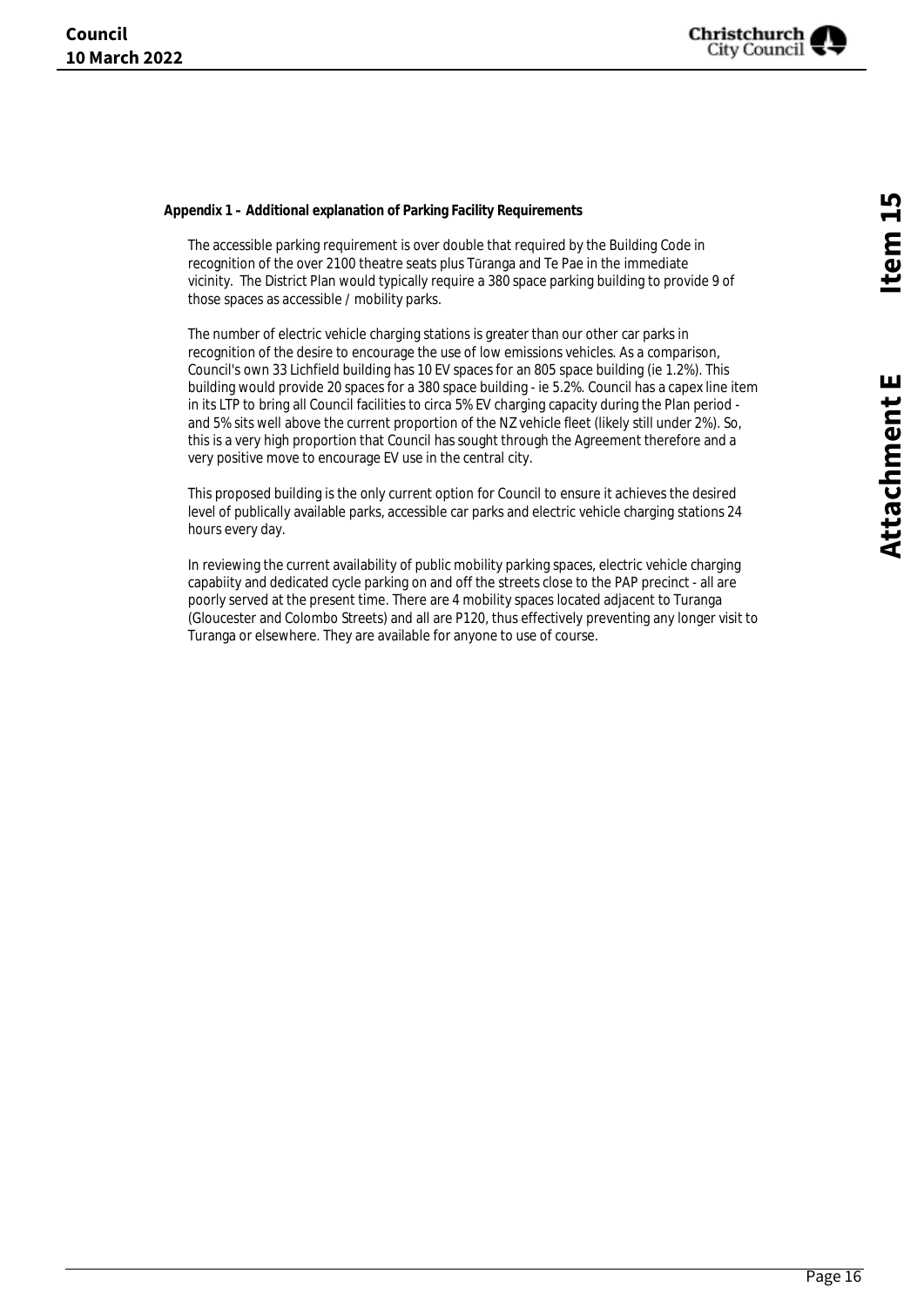

**Appendix 2 (Public Excluded Legal Advice)**

Public Excluded under the Local Government Official Information and Meetings Act 1987, section 7(2)(g) to maintain professional legal privilege.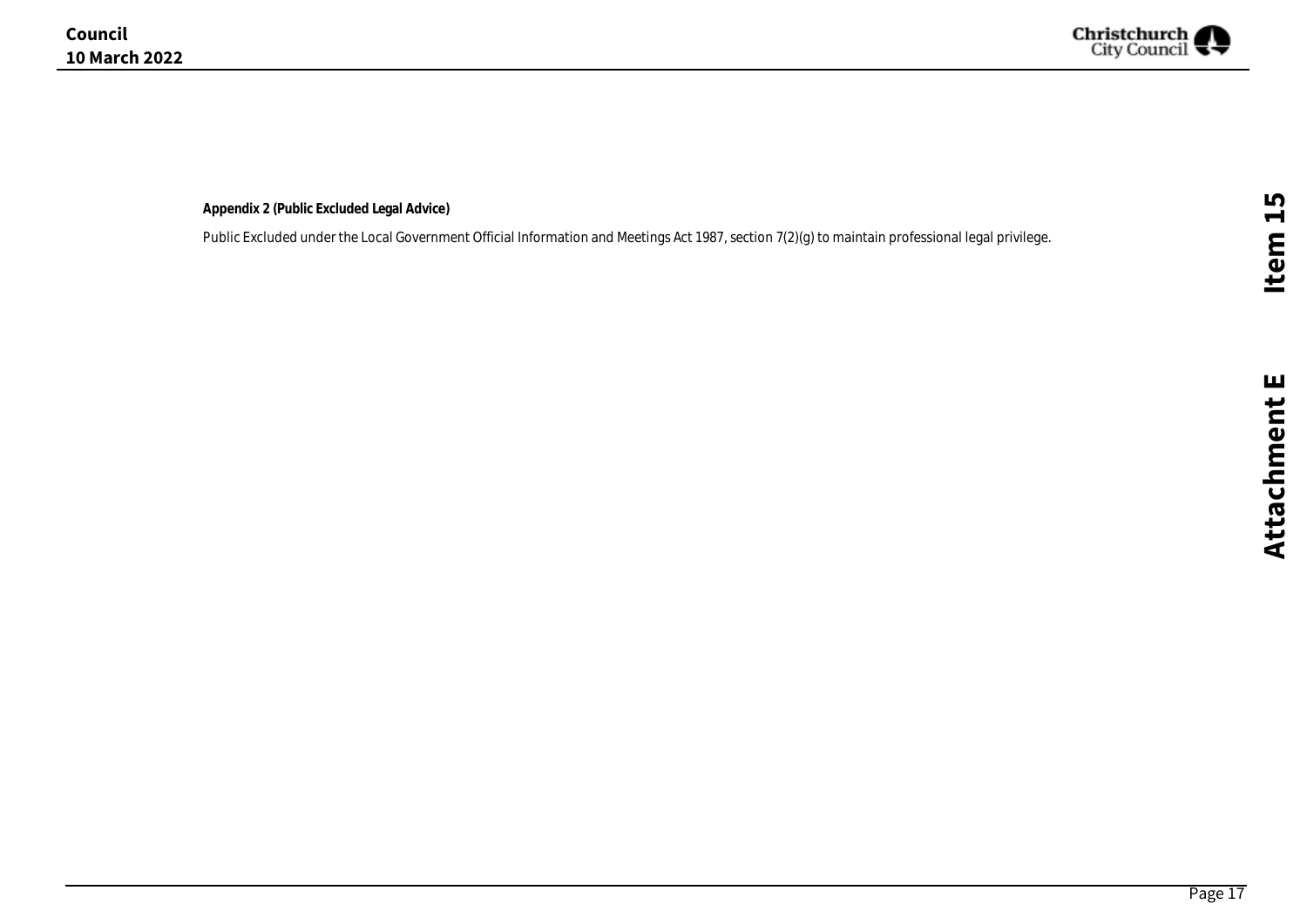### **Appendix 3 – Submissions Received after Report Publication**

| 澶                                                   |      | 555505 - Council Projects                                                                                                  |                           | <b>Aileen Joyce Davies</b> |                    | −★ 門 3 |
|-----------------------------------------------------|------|----------------------------------------------------------------------------------------------------------------------------|---------------------------|----------------------------|--------------------|--------|
| Overview                                            | Feed | <b>INTERACTIONS</b>                                                                                                        |                           | <b>Activities</b>          | <b>Attachments</b> |        |
|                                                     |      | Alison strongly disagrees with the idea of the council selling land<br>in the arts precinct to Wilsons for another carpark |                           |                            |                    |        |
| <b>Service Location</b>                             |      |                                                                                                                            |                           |                            |                    |        |
| Address                                             |      |                                                                                                                            | X-Coordinate              |                            |                    |        |
|                                                     |      |                                                                                                                            |                           |                            |                    |        |
| Y-Coordinate                                        |      |                                                                                                                            | Address ID                |                            |                    |        |
|                                                     |      |                                                                                                                            |                           |                            |                    |        |
| Rating Unit ID                                      |      |                                                                                                                            |                           |                            |                    |        |
| <b>Timeline</b>                                     |      |                                                                                                                            |                           |                            |                    | ଛ      |
| Reported On<br>08.03.2022 14:35                     |      |                                                                                                                            | <b>Initial Review Due</b> | 08.03.2022 20:35 NZST      |                    |        |
| <b>Initial Review Completed</b><br>08.03.2022 14:40 |      |                                                                                                                            | <b>ResolutionDue</b>      | 23.03.2022 11:35           |                    |        |